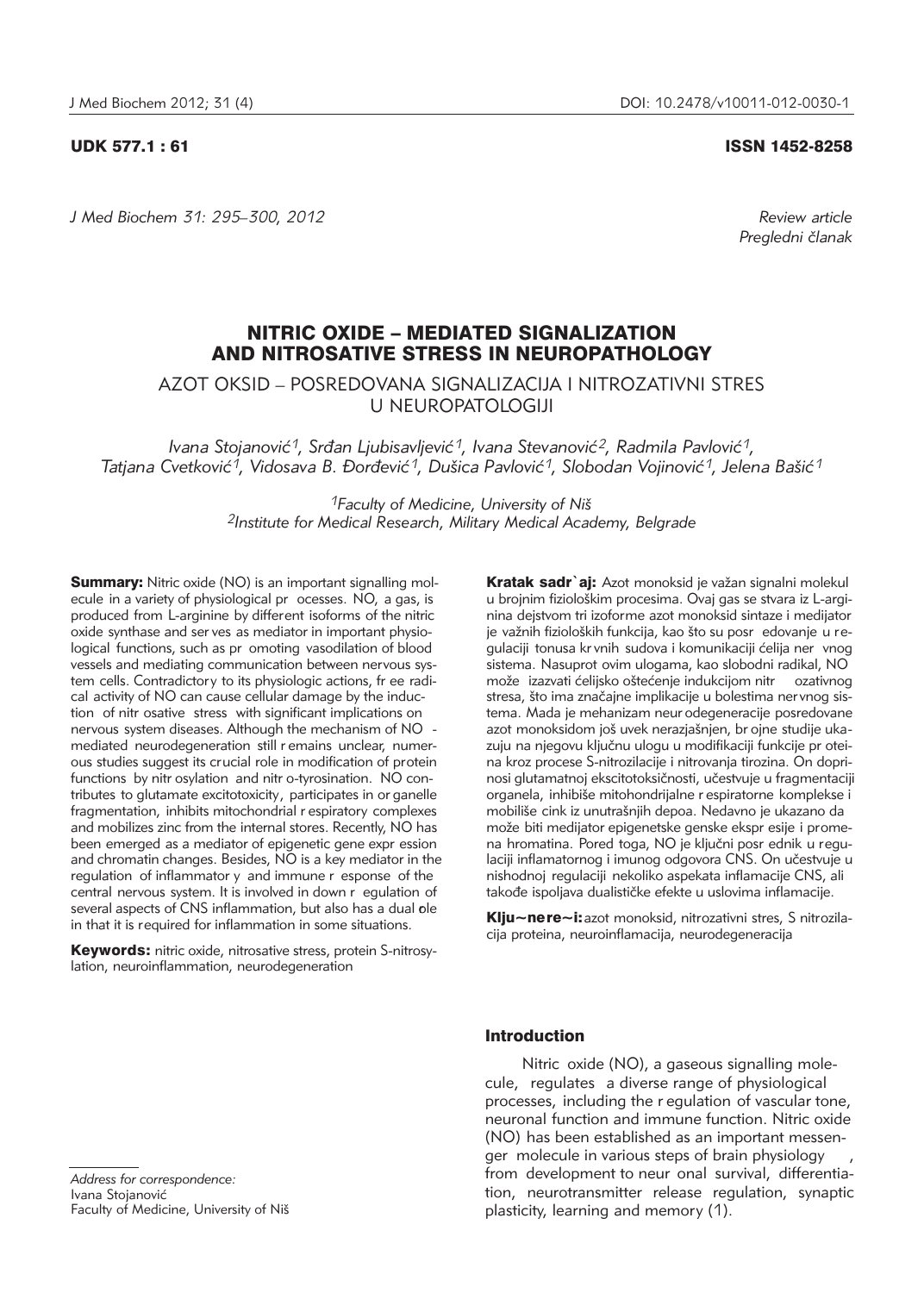However, NO has been also viewed as a major agent of neuropathology when, escaping the controlled production, it may dir ectly or indir ectly promote oxidative and nitrosative stress. The exact bor derline between physiological, and ther efore neuroprotective, and pathological, and therefore neurodegenerative, actions of NO is a matter of contr oversy among researchers in this field. In high concentrations  $(>1$ mmol/L), NO can induce cell death mainly either by oxidative/nitrosative stress-induced apoptosis or by energy depletion-induced necrosis. By caspase inhibition due to S-nitrosylation, NO may switch apoptosis to necrosis. Due to its multifaceted functions in CNS, NO attracts the attention of investigators as a neur omodulator, a neuroprotector and a neurotoxic agent.

Nitric oxide is synthesized from L-arginine in the reaction catalyzed by the nitric oxide synthases (NOS) family: neuronal (nNOS, NOS1), endothelial (eNOS, NOS3) and inducible (iNOS, NOS2). Different members of NOS family ar e known to r egulate different functions in CNS. NO is able to react with many intracellular targets to trigger a variety of signal transduction pathways, r esulting in stimulator y or inhibitor y signals. If it was pr oduced in excess, NO would un dergo oxidative-reductive reactions, forming the reactive oxygen species, which can cause cellular damage (2). Reactive nitrogen species (RNS) ar e a group of chemically reactive molecules derived fr om the nitric oxide, the main members of which ar e peroxynitrite (ONOO- ), S-nitrosothiols (RSNOs) and nitrogen dioxide (NO2). NO2 is a potent oxidizing and nitrating agent, while peroxynitrite is highly reactive NO derivative, capable of r eacting with various cell compounds, and directly causing DNA damage.

The initial studies had led to the hypothesis that peroxynitrite, formed in the reaction between NO and superoxide anion, might be r esponsible for cellular damage in some neur ological diseases. The in creased superoxide production can cause NO consumption, thus promoting the peroxynitrite formation and inducing the cell death. P eroxynitrite can irreversibly inactivate superoxide dismutase (SOD), incr easing the availability of super oxide anion for the r eaction with NO. Beside, NO acutely stimulates super oxide production in mitochondria, inhibiting the r espiratory chain.

## Nitric oxide in the experimental autoimmune encephalitis and multiple sclerosis

In CNS, elevated levels of nitric oxide ar e associated with a number of inflammator y and neurodegenerative diseases, including multiple sclerosis (MS). Proinflammatory cytokines, chemokines and enzymes generated by a number of cells, including microgliae, produce NO and r eactive oxygen species that pr omote damage of oligodendr ocytes and axons.

Literature data point out the role of NO in the pathogenesis of MS (3). There is evidence that NO and the inducible form of its synthesizing enzyme ar e elevated in CNS in both multiple scler osis (4) and experimental model of multiple scler osis, namely experimental allergic encephalomyelitis (EAE) (5). It has been reported that high level of NO metabolites is the evidence in blood and cer ebrospinal fluid (CSF) of patients with MS, even in the absence of neurological signs of disease (6). Danilov et al (7) also suggested that high levels of NO and its derivatives, even in disease remission, pinpointed that MS was a chr onic inflammatory disease wher e NO pr oduction played an important role, not only in disease onset, but also in MS aggravation. R eactive NO species pr omote myelin and oligodendr ocytes destruction due to its cytotoxic effects on nerve and glial cells (8). Glia cells excrete NO metabolites which interact with the superoxide anions forming the peroxynitrite anion (ONOO- ), promoting the nerve cell destruction.

At the same time with the cognition of NO critical role in the inflammator y process, a lot of studies have investigated its participation in the mechanisms of MS onset and development (9). New literatur e data suggest the incr ease of NO pr oducts in CSF of MS patients (6, 7). NO r eactive species (nitrate, ni trite, peroxynitrite), produced as a consequence of activated glia cells, pr omote nitrosative stress disorders – myelin and ner ve tissue destruction. It is supposed that NO provokes block in the action potential transmission, since NO donors occur as a r eversible blocking agents in nor mal and demyelinating conditions, not only in the central, but also in the peripheral nerve system (10). This could be the result of direct NO effects on glutamatergic transmission, since it has been reported to induce N-methyl-D -aspartate (NMDA) up regulation due to nitrosylation processes (11). The results, discussed here, suggest the increased NO plasma levels even in the r emission of disease, which is in agreement with those of Roghani et al. (12).

In normal CNS, there are two constitutively ex pressed forms of the nitric oxide synthases (eNOS and nNOS), which produce low (nanomolar) concentrations of NO , contributing to r egulation of blood flow and participating in synaptic transmission. During inflammation, owing to appearance of the inducible form of NOS, NO is produced continuously which results in much higher NO concentrations. Demyelinating lesions in the brain of multiple scler osis patients are associated with the reactive astrocytes expressing iNOS (4). The sour ces of NO , reactive microglia and astrocytes have been implicated in the pathogenesis of the white matter disor ders, such as multiple sclerosis through NO-dependent mechanisms. Microglial phagocytosis of myelin debris has been known to activate the secretion of both reactive oxygen species and astrocyte stimulator  $IL-1\beta$ , resulting in peroxynitrite production through a cooperative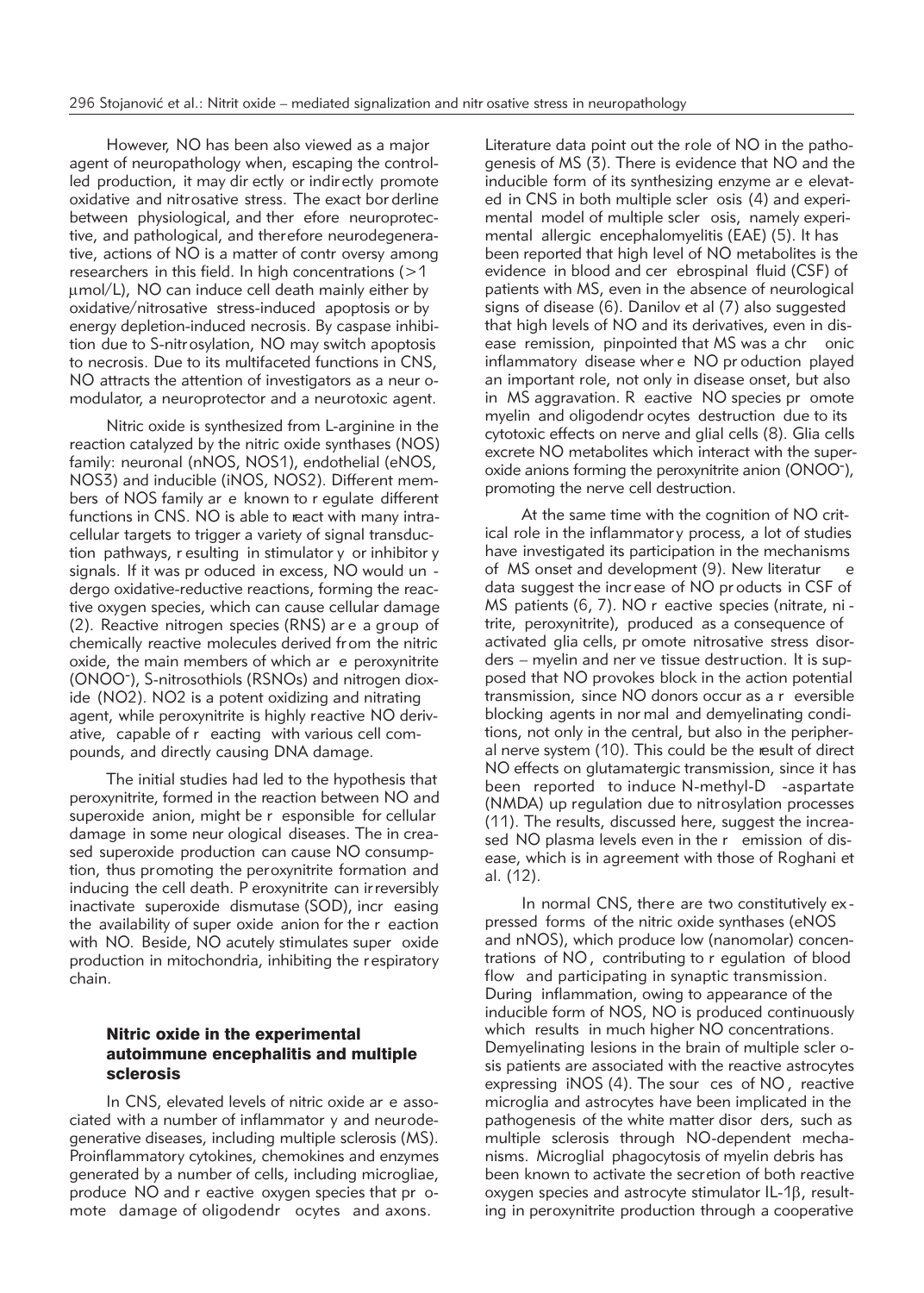mechanism involving both glial cell types. Oxidative damage, mediated particularly by per oxynitrite, is associated with the for mation of reactive intermediates capable of modif ying the pr oteins post-translationally and tar geting the unsaturated membrane lipids, promoting free-radical cascade reactions.

It is well known that inflammator y process in CNS is characterized by the activation of pr oinflammatory cytokines, i.e TNF - $\alpha$  i INF- $\gamma$  which induce iNOS (13). Animal and cellular models of the disease have confirmed this hypothesis. Thus, in the multiple sclerosis mice experimental model of aller gic encephalomyelitis, NOS2 is pr ofusely expressed in either infiltrating macrophages (14) or in micr oglia of the white matter (15). The incr eased NO synthesis is demonstrated by powerful iNOS expression within the CNS at the onset and development of EAE clinical signs, followed by decr eased expression in remission (16). Thus, the incr ease of NO pr oduction may be expected in disease aggravation, characterized by the intensive inflammation.

NO has been detected by several indirect methods, such as nitrite and nitrate in cer ebrospinal fluid (17), immunodetection of nitrosoamino acids in sera (18) or S-nitrosothiols in several proteins of the white matter (8) in patients suffering fr om this disorder. In coculture of neur ons and astr ocytes, Stewart et al. (19) reported that INF 1b pretreatment prevented neurons from mitochondria damages that occur red as a consequence of excessive NO pr oduction. So, the limitation of NO and its derivatives pr oduction, with the consecutive prevention of neighbour neuron damages, could be the possible mechanism of  $INFB1b$  effects in MS. The results of our investigation show that INF 1b therapy decreases plasma level of NO metabolites in tr eated MS patients (20), which correlates with better clinical findings.

The increased 3-nitrotyrosine (3-NT) concentration, a stable footprint of peroxynitrite injury, has been also documented (21) in plasma of MS patients, showing the correlation with the disease development and intensity, as well as reflecting the patients' therapy response (14). 3-NT has direct detrimental effects on nerve tissue followed by ner ve dysfunction (22). Thus, Drel et al. (23) r eported the importance of nitrosative stress in neurological disorders, suggested 3-NT accumulation, not only in ner ve cells, but also in all cell types in the peripheral ner vous system (endothelial and Schwann cells, astrocytes and oligodendrocytes of the spinal cor d, and glial cells of dorsal root ganglia). Our study finding supports the results from the others, showing that the increased 3- NT concentrations ar e evident in MS patients, but become reduced upon  $INF\beta1b$  treatment, pointing out that 3-NT can be measur ed in biological materials as new biomarker of MS disease intensity, and, on the other hand, plasma NT concentration has been shown to correlate with  $INF\beta1b$  therapy efficacy.

## Nitric oxide in neurodegenerative diseases

A convergent feature of most neur odegenerative disorders is an excessive generation of the r eactive nitrogen and oxygen species, which can contribute to neuronal cell injury and death (24). Since many intra- and extracellular molecules may participate in neur onal injury, accumulation of nitr osative stress due to excessive generation of NO appears to be a potential factor , contributing to neur onal cell damage and death (25). On one hand, an excessive activation of NMD A receptors and the consequent  $Ca^{++}$  influx activate neur onal NOS, leading to NO generation together with the incr eased ROS for mation due to NADPH oxidase activation and mitochondrial respiration. On the other, in neurodegenerative diseases, as in neural injur y, there is an activation of microglia and astr ocytes with subsequent r elease of high concentrations of NO , independent of NMD A receptor activation (26). In sporadic ALS, NO-mediated damage is seen. In ALS dementia, neur ons that normally generate and utilize NO suddenly become NO-sensitive and die (27).

NO damages lipids and proteins. Reactive nitrogen species can elicit reversible S-nitrosylation of thiol groups and ir reversible protein tyrosine nitration in target proteins. The protein modifications, caused by high NO concentrations, ar e mostly ir reversible. In addition, one of the key cellular r oles of NO is reversible protein modification, such as S-nitr osylation, a covalent addition of NO gr oup to cysteine thiol, resulting in the for mation of S-nitrosothiol derivative (RSNO). This influences pr otein activity, protein-protein interactions, protein location, serving as the prototypical redox-based signal. Thr ough RSNO, NO modifies multiple proteins in CNS, alters their str uctures and functions, either allosterically or by dir ect modification of an active site cysteine, and pr omotes dual role in pathophysiological ongoings.

S-nitrosylation and subsequent further oxidation of critical cysteine r esidues can lead to pr otein misfolding and mitochondrial dysfunction, the characteristic features of neurodegenerative diseases.

#### S-nitrosylation and protein misfolding

The relationship between RNS/ROS and protein misfolding is thought to be a pathogenic trigger of neurodegenerative diseases. Under degenerative conditions, RNS may significantly participate in the process of protein misfolding through protein S-nitrosylation, and, possibly , protein nitration. Incr eased nitrosative/oxidative stress is associated with chaperone and proteasomal dysfunction, resulting in accumulation of misfolded pr oteins which have tendency to aggregate (28). This affects neur onal connectivity and plasticity and trigger cell death signaling pathways (29). These aggregates may consist of oligomer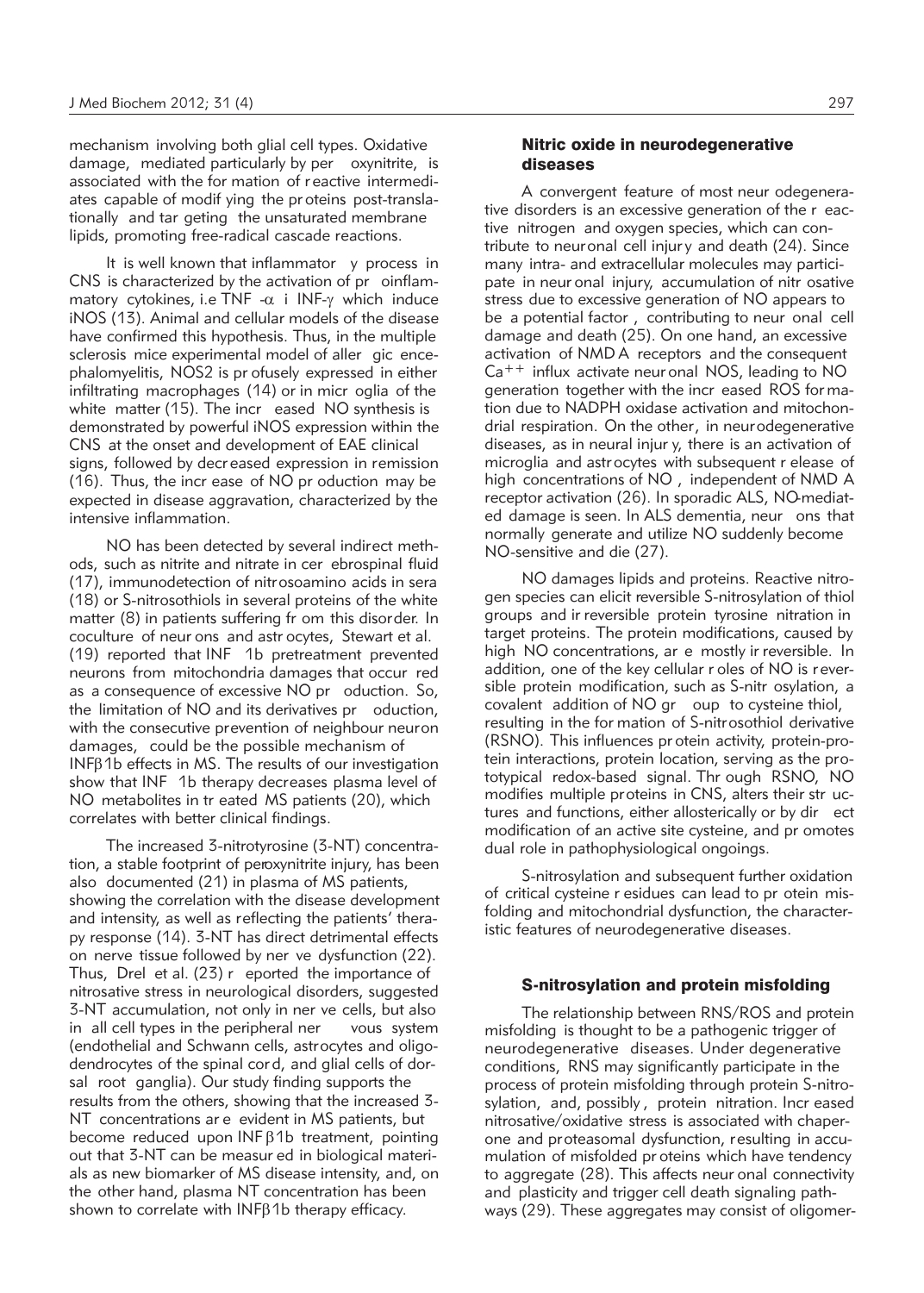ic complexes of non-native secondar y structures and demonstrate poor water solubility. Degenerating brain contains aberrant accumulations of misfolded, aggregated proteins, such as  $\alpha$ -synuclein and synphilin-1 in Parkinson's disease (PD), and  $\beta$ -amyloid (A $\beta$ ) and tau in Alzheimer's disease (AD). Other disor ders manifesting protein aggregation include Huntington's disease, amyotrophic lateral sclerosis and prion disease (30).

## S-nitrosylation and mitochondrial dysfunction

Mitochondria are powerhouse in cells because of their vital r ole in pr oducing energy. In the ner ve system, the importance of bioenergetics of mitochondria for highly consuming A TP is that neur ons can meet the high ener gy demands of pr oper neuronal function. There are two bioener getic processes in mitochondria – fission and fusion, important for morphology and number regulation. Increased nitrosative stress can elicit dysfunction of mitochondrial bioenergetics, resulting in generation of the excessive mitochondrial fragmentation (31). In AD, it is triggered by oligomeric Ab via increased NO pr oduction, which results in bioenergetic impairment, synaptic damage and neuronal loss (32).

Nitric oxide also binds to cytochrome c oxidase, and is able to inhibit cell r espiration in a process that is reversible and in competition with the oxygen. This action can also lead to the r elease of super oxide anion from the mitochondrial r espiratory chain, resulting in peroxynitrite formation. It has been shown that, in brain cells, per oxynitrite persistently inhibits cytochrome c oxidase activity (33). It is consider ed that this mitochondrial interaction r epresents a molecular switch for cell signalling pathways involved in the contr ol of physiological functions in brain. These include super oxide- or oxygen-dependent modulation of gene transcription, calcium-dependent cell signalling r esponses, changes in mitochondrial membrane potential or AMP-activated protein kinasedependent control of glycolysis. The brain cortex (34) of autopsied patients with Alzheimer 's disease displays a loss of cytochrome c activity that is correlated with neuronal dysfunction. In addition, the brain tissue of these patients expr esses NOS2 (35), and *in* vitro incubation of cortical astr ocytes with B-amyloid potently promotes NOS2 induction thr ough a mechanism involving the nuclear factor  $\kappa$ B (36). Thus, there is a strong correlation between regional-specific NO for mation and specific persistent damage to cytochrome c oxidase in this disor der (37). Finally, a correlation has been demonstrated between  $\beta$ -amyloid deposition and protein nitration in the hippocampus of the brain samples of patients with Alzheimer 's disease (38). These r esults suggest that per oxynitrite formation in Alzheimer's disease may be r esponsible for the obser ved cytochrome c oxidase deficiency ,

and it may be r elevant for understanding the pathogenesis of this disor der, in which it is known to be a profound disruption of energy metabolism (39).

The contributing factor is also decr eased oxidative defense. Some authors suggest that, even Snitrosoglutathione (GSNO) is pr esent in micr omolar concentrations in rat brain, it is several fold mor potent than GSH against oxidative str ess caused by peroxynitrite (40). The most of RSNO pr oduction is mediated by S-nitrosoglutathione, thus, GSNO as the most potent modulator of NO bioavailability , regulates CNS NO storage due to r everse decomposition to NO and GSSG in spontaneous or thiols-mediated catalyzed reaction (41). NO reacts with reduced glutathione (GSH), forming GSNO, thus decreasing CNS protein thiol content and changing the r edox state (42). That is why cell r edox status is fateful for CNS signaling, growth, survival and cell death.

S-nitrosylation in Parkinson's disease. Parkinson's disease is the second most pr evalent disease characterized by the pr ogressive loss of dopaminer gic neurons accompanied with appearance of Lewis bodies, containing misfolded and ubiquitinated pr oteins, the hallmark of this disease. It has been pr oved that nitrosative/oxidative stress can promote protein misfolding, leading to aggregation of these misfolded or aberrant proteins (43). Parkin – an E3 ubiquitin ligase that ubiquitinates proteins important for the sur vival of dopaminergic neurons is S-nitr osylated in the *in vivo* mouse model of P arkinson's disease and in the brain of patients with this disorder (44). These results are compatible with reported overproduction of NO in this disorder by NOS2 in the r eactive glia, as seen in *in vivo* substantia nigra of the MPTP (1-Methyl-4- Phenyl-1,2,3,6-Tetrahydropyridine) mice model (45) and in LPS-tr eated rats (46). A dditional support for this notion is pr ovided by obser vations showing that MPTP and NOS2 induction syner gistically promote degeneration of dopaminer gic neurons in cultur e (47). Thus, S-nitrosylation and inactivation of parkin by NO may contribute to pathogenesis of Parkinson's disease by preventing the degradation of parkin substrates, which accumulation triggers neur odegeneration (48, 49).

*S-nitrosylation in Alzheimer's disease.* In addition to PD, S-nitr osylation is likely to affect critical thiol groups on other chaper ons, such as HSP90 (heat shock protein 90), which normally stabilize misfolded proteins and modulates the activity of cell signalling proteins, including NOS and calcineurin (50). In the Alzheimer's disease brains, HSP90 levels wer e increased in both cytosolic and membranous fractions, where HSP90 was thought to maintain tau and  $\mathsf{A}\beta$  in a soluble conformation, thereby averting their aggregation (51). The study of Martinez-Ruiz (52) provides an explanation of the mechanism by which S-nitr osylation of HSP90 in neur ons of AD brains may contribute to accumulation of tau and  $\mathsf{A}\beta$  aggregation.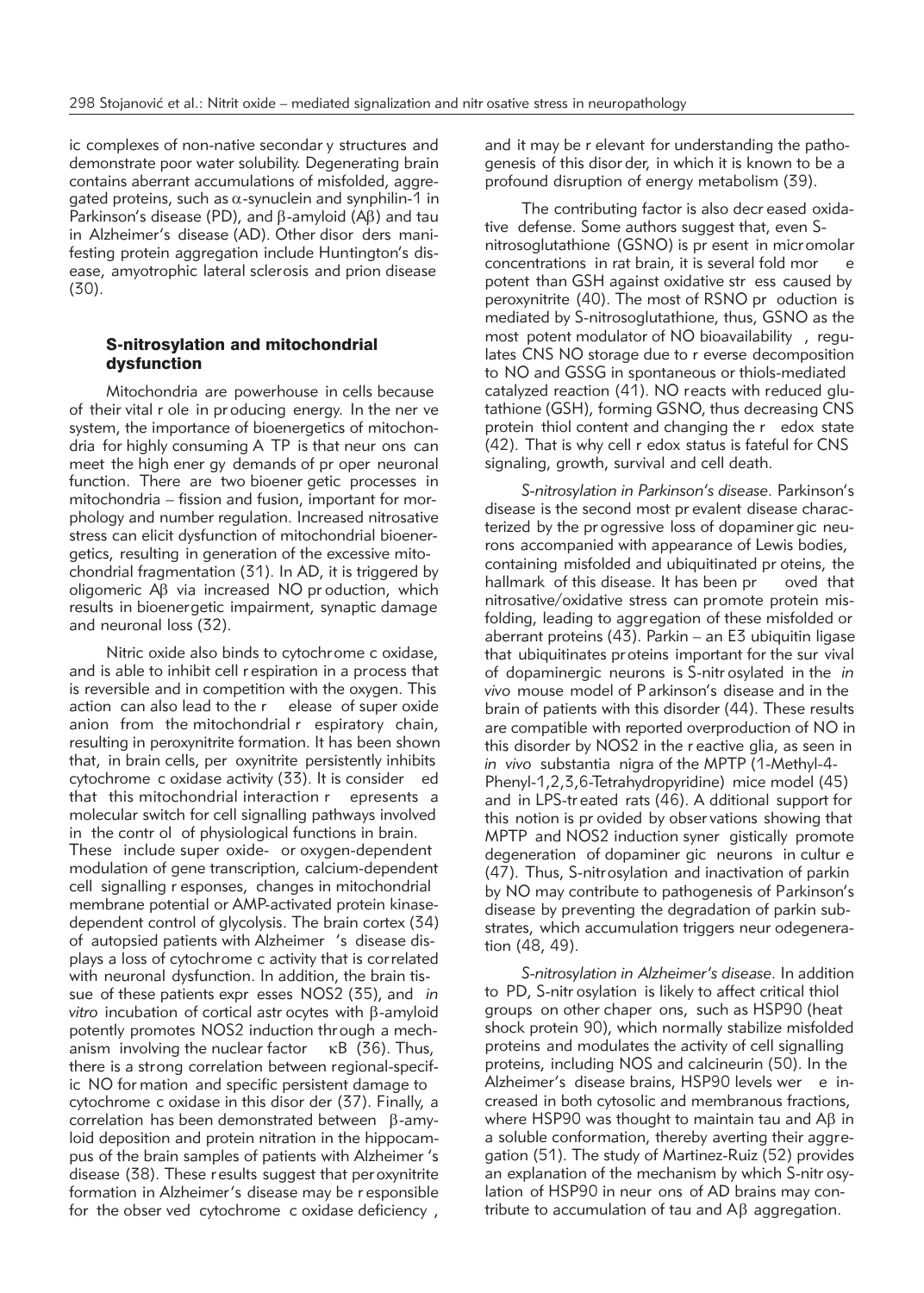### Conclusion

Excessive production of ROS and RNS is thought to be a contributing factor of CNS inflammation and neurodegenerative diseases. Nitric oxide can induce CNS cell death mainly by oxidative/nitrosative stress-induced apoptosis or by ener gy deletion-induced necrosis. NO/RNS/ROS can also switch apoptosis to necrosis by inhibiting the caspases due to S-ni tro sylation or oxidation of r eactive thiols. In degenerative conditions, by the process of S-nitrosylation, NO induces protein misfolding and mitochondr-

### **References**

- 1. Guix FX, Uribesaigo I, Coma M, Munoz FJ. The physio logy and pathophysiology of nitric oxide in the brain. Pog Neurobiol 2005; 76: 126–52.
- 2. Patcher P, Beckman JS, Liaudet L. Nitric oxide and per oxynitrite in health and disease. Physiol Rev 2007; 87: 315–24.
- 3. Ibragić S, Sofić E, Suljić E, Avdagić N, Bajraktar ević A, Tahirović I. Serum nitric oxide concentrations in patients with multiple sclerosis and patients with epilepsy. J Neural Transm 2011; 119(1): 7–11.
- 4. Bagasra O, Michaels FH, Zheng YM, Bobroski LE, Spitsin SV, Fu ZF et al. Activation of the inducible form of nitric oxide synthase in the brains of patients with multiple sclerosis. Proc Natl Acad Sci USA 1995; 92(26): 12041–5.
- 5. Cross AH, Keeling RM, Goorha S, San M, Rodi C, Wyatt PS, et al. Inducible nitric oxide synthase gene expression and enzyme activity cor relate with disease activity in murine experimental autoimmune encephalomyelitis. J Neuroimmunol 1996; 71(1–2): 145–53.
- 6. Rejdak K, Petzold A, Stelmasiak Z, Giovanoni G. Cer e brospinal fluid proteins in relation to nitric oxide metabolites during relapse of multiple sclerosis. Mult Scler 2008; 14(1): 59–66.
- 7. Danilov AI, Andersson M, Bavand N, Wiklund NP, Olsson T, Brundin L. Nitric oxide metabolite deter minations re veal continuous inflammation in multiple sclerosis. J Ne uroimmunol 2003; 136: 112-8.
- 8. Bizzozero O, DeJesus G, Bixler HA, P astuszyn A. Evi dence of nitrosative damage in the brain white matter of patients with multiple scler osis. Neurochem Res 2005; 30(1): 139–49.
- 9. Encinas JM, Manganas L, Enikolopov G. Nitric oxide and multiple sclerosis. Curr Neurol Neurosci Rep 2005; 5(3): 232–8.
- 10. Redford EJ, Kapoor R, Smith KJ. Nitric oxide donors r eversibly block axonal conduction: demyelinated axons are especially susceptible. Brain 1997; 120: 2149–57.
- 11. Broillet MC. S-nitr osylation of pr oteins. Cell Mol Life 1996; 55: 1036–42.
- 12. Roghani M, Mahboudi F, Saharian MA, Etemadifar M, Esfahani AN, Nahr evanian H et al. Concentrations of nitric oxide metabolites in the ser um of Iranian multiple sclerosis patients. J Neurol Sci 2010; 294(1–2): 92–4.

ial dysfunction and fragmentation, leading to synaptic damage and death of neurons.

*Acknowledgments*. This work was supported by the project III 41018, financed by the Ministr y of Education and Science of the Republic Serbia.

#### Conflict of interest statement

The authors stated that there are no conflicts of interest regarding the publication of this article.

- 13. Stewart WC, Giovannoni G, Land JM, McDonald I, Clark JB, Heales JR. Pretreatment of astrocytes with interferon-  $- \beta$  impairs interferon– $\gamma$  induction of nitric oxide synthase. J Neurochem 1998; 68: 2547–51.
- 14. Okuda Y, Nakatsuji Y, Fujimura H, Esumi H, Ogura T, Yanagihara T et al. Expression of the inducible isoform of nitric oxide synthase in the central ner vous system of mice correlates with the severity of actively induced experimental allergic encephalomyelitis. J Neur oimmunol 1995; 62(1): 103–12.
- 15. Garthwaite G, Batchelor AM, Goodwin DA, Hewson AK, Leeming K, Ahmed Z et al. P athological implications of iNOS expression in central white matter: an ex vivo study of optic ner ves from rats with experimental aller gic encephalomyelitis. Eur J Neurosci 2005; 21(8): 2127–35.
- 16. Ljubisavljević S, Stojanović I, P avlović R, Stojnev S, Stevanović I, Sokolović D, P avlović D. The r educed glutathione and S-nitrosothiols levels in acute phase of ex perimental demyelination – pathophysiological approach and possible clinical r elevancy. Neuroscience 2012; doi.10.1016/j.neuroscience.2012.05.062
- 17. Johnson AW, Land JM, Thompson EJ, Bolaños JP , Clark JB, Heales SJ. Evidence for increased nitric oxide production in multiple sclerosis. J Neurol Neurosurg Psychiatry. 1995; 58(1): 107.
- 18. Boullerne AI, Rodrıguez JJ, Touil T, Brochet B, Schmidt S, Abrous NR, Le Moal M, P ua JR, Jensen MA, Mayo W , Arnason BGW, Petry KG (2002), Anti-S-Nitr osocysteine antibodies are a predictive marker for demyelination in experimental autoimmune encephalomyelitis: implications for multiple sclerosis. J Neurosci 22 (1): 123–132.
- 19. Stewart WC, Land JM, Clark JB, Heales JR. Pretreatment of astrocytes with inter feron- $\beta$  prevents neuronal mitochondrial respiratory chain damage. J Neurochem 1997; 70: 432–4.
- 20. Stojanović I, V ojinović S, Ljubisavljević S, P avlović R, Basić J, Pavlović D, Ilić A, Cvetković T, Stukalov M. IFN- $\beta$ 1b therapy modulates L-arginine and nitric oxide me tabolism in patients with r elapse remittens multiple sclerosis. (in press).
- 21. Miller E, Walczak A, Saluk J, P onczek MB, Majsterek I. Oxidative modification of patient's plasma pr oteins and its role in pathogenesis of multiple scler osis. Clin Bio chem 2011; 45 (1–2): 26–30.